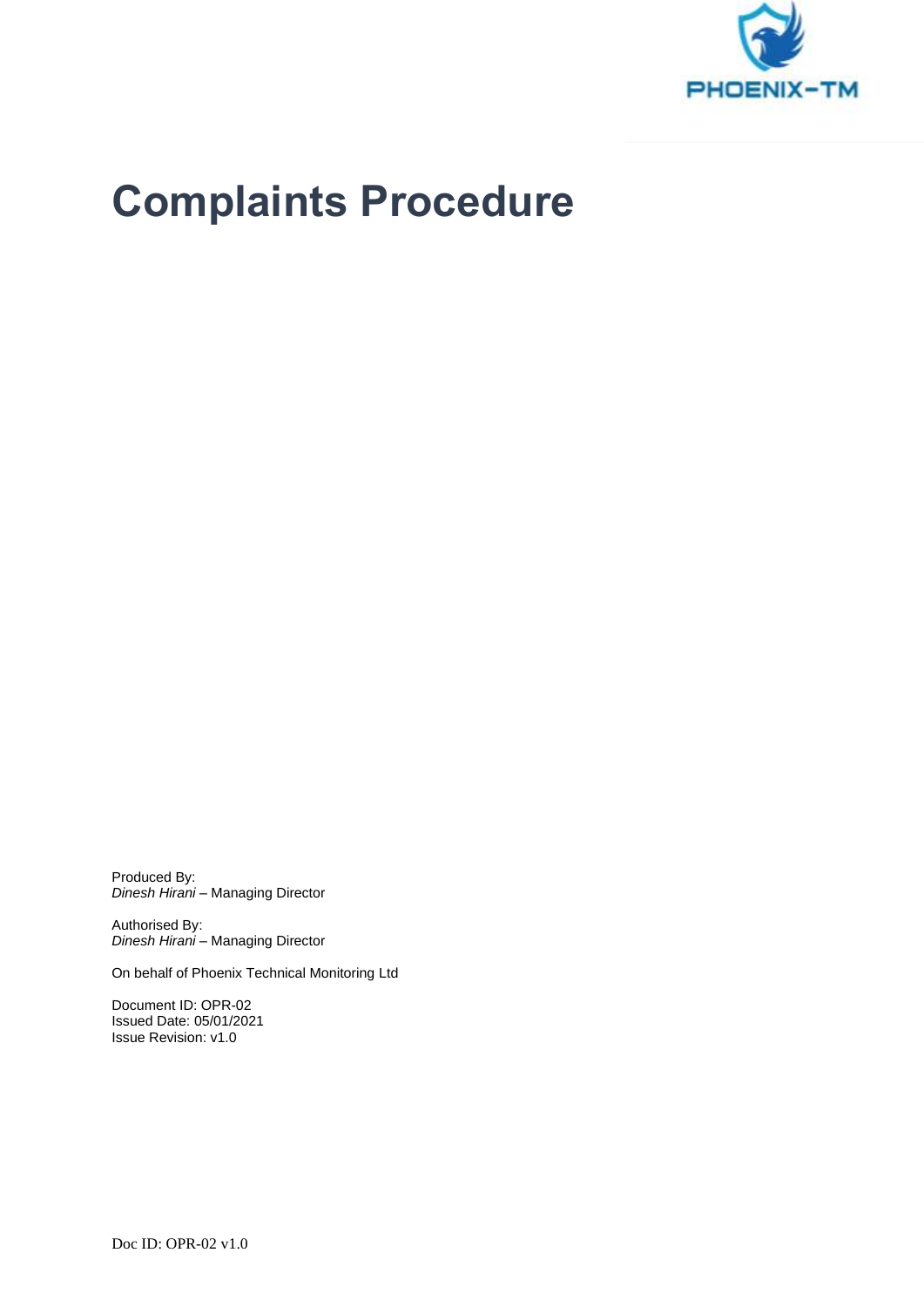

# Complaints Procedure

# **Objective:**

To ensure that any complaints we receive are dealt with in a structured manner by being recorded, acknowledged and resolved appropriately.

## **Scope:**

All areas of our operation.

## **Revision Date Amendments Made**

01/06/2018 Version Control Introduced

#### **Complaints Procedure:**

#### **Important**

Any complaint in relation to any aspect of our work where compliance with PAS 2030:2017 is intended to be, or has been, claimed, from any source, **must** be informed to the Quality representative without delay.

#### Ownership of a Complaint

Complaints may be received from a variety of sources and may be verbal or written. The Quality Representative should, in the first instance, ascertain the procedure to be adopted in the case of a particular complaint.

#### Standard Complaints Procedure

In the absence of any other agreements that may be in place regarding the handling of complaints that may have been made with any commissioning agents, the following procedure should be adopted:

When we receive a complaint, Complaint Form will be completed.

The complainant will be informed as to the next course of action or when they will be contacted to discuss the matter further.

The Complaint Process is as follows:

- 1. Relevant complaint form raised and passed to the Quality Representative;
- 2. The Quality Representative or a person specifically instructed by the Quality Representative will contact the complainant within 1 working day, unless otherwise agreed, and advise on steps to be taken to address the issue.
- 3. The Quality Representative will fully investigate the complaint, decide on the next course of action and record all relevant information.
- 4. The issue should be rectified within the time-period agreed with the complainant, or the complainant should be contacted and a new timescale agreed.